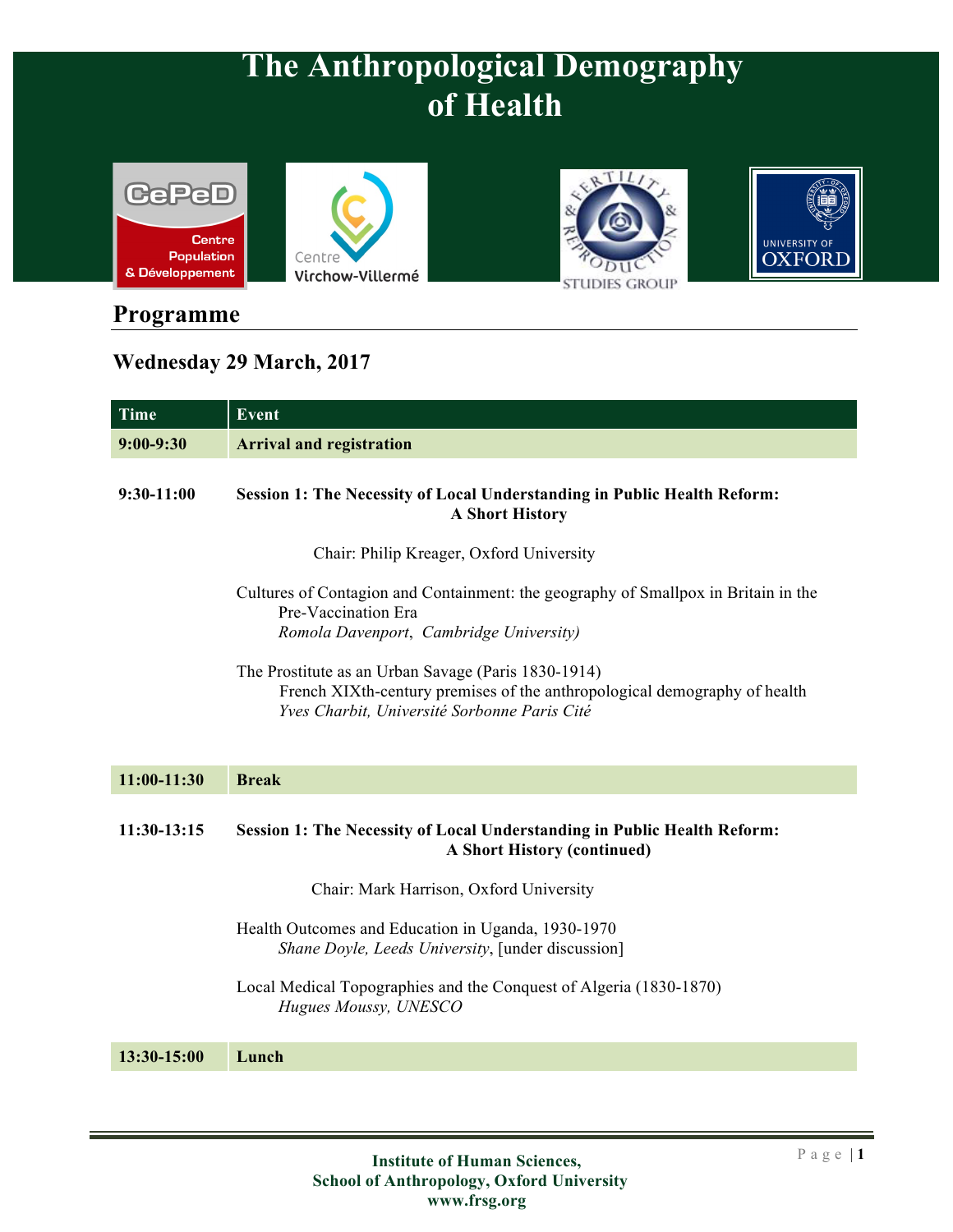







### **15:00-16:30 Session 2: Techniques du Corps**

Chair: Leslie Butt, Victoria University

- Understanding the Body Symbolic System to Improve Obstetrical Practices in Cambodia *Clémence Schantz, Université Sorbonne Paris Cité*
- *'As list karhayee ke bayad anjame midadam khat khord'*: Contemporary reproductive body politics in Iran *Soraya Tremayne, Oxford University*

### **16:30-17:00 Break**

#### **17:00-18:45 Session 2: Techniques du Corps (continued)**

Chair: Alison Shaw, Oxford University and University of California, Los Angeles

- Encounter Ethnography in the Pediatric Exam Room: From Reproductive Paradox to Global Bodies *Elizabeth Krause, University of Massachusetts Amherst*
- Reporting Bodies through National Statistics on Undernutrition and Obesity *Stanley Ulijaszek, Oxford University*

**18:45-19:45 Drinks Reception**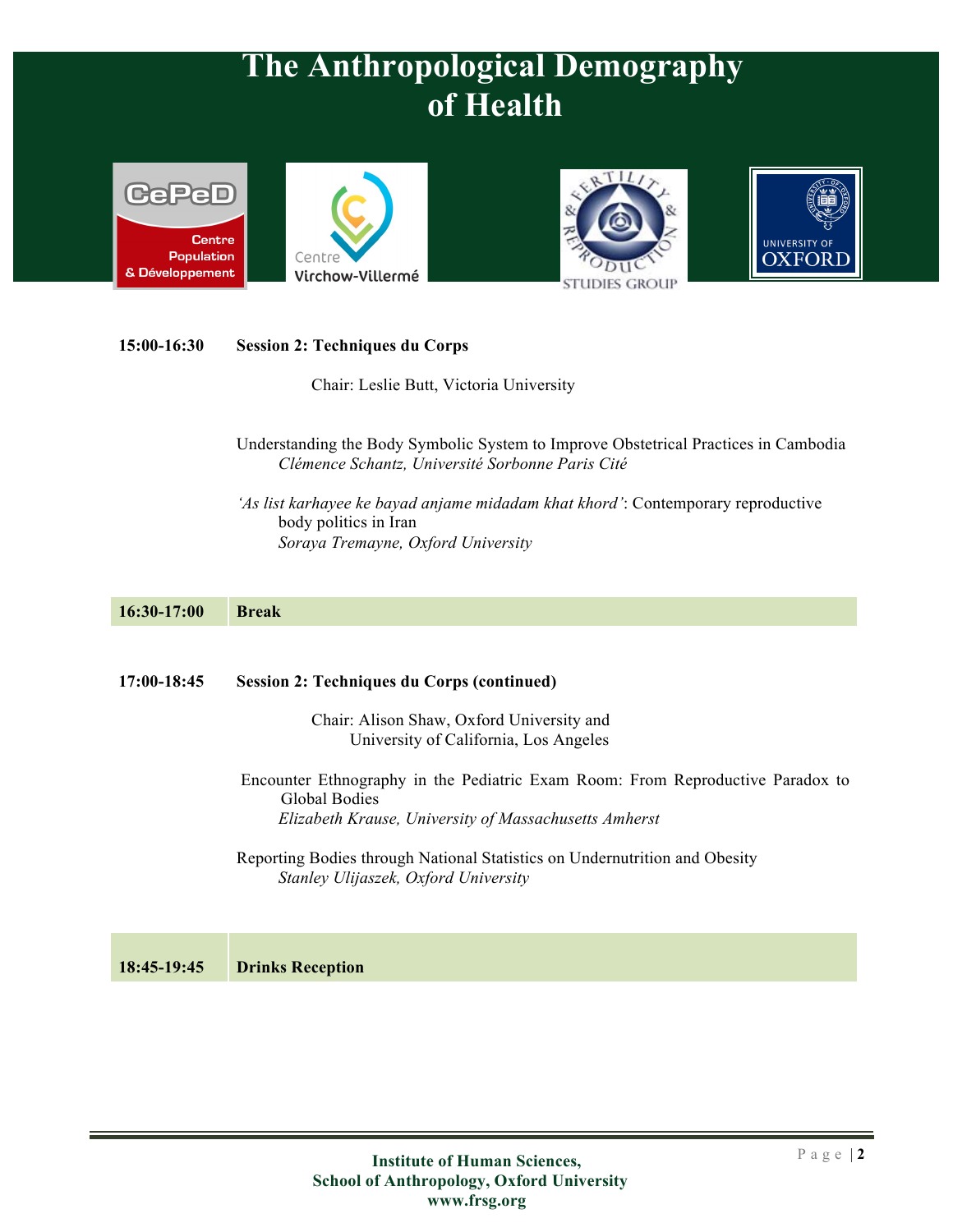





## **Thursday 30 March, 2016**

| <b>Time</b>   | <b>Event</b>                                                                                                                                                                           |
|---------------|----------------------------------------------------------------------------------------------------------------------------------------------------------------------------------------|
| $9:30-11:00$  | <b>Session 3: Life Course Analyses</b>                                                                                                                                                 |
|               | Chair: Véronique Petit, Université Sorbonne Paris Cité                                                                                                                                 |
|               | Au croisement de l'épidémiologie sociale et de l'anthropologie de la santé : illustration à<br>travers l'étude du marché global du médicament en Afrique                               |
|               | Carine Baxerres and Jean-Yves Le Hesran, Institut de Recherche pour de<br>Développement, Paris                                                                                         |
|               | Reproductive Genetics, Risk and Context<br>Alison Shaw, Oxford University and University of California, Los Angeles                                                                    |
| $11:00-11:30$ | <b>Break</b>                                                                                                                                                                           |
| 11:30-13:15   | <b>Session 3: Life Course Analyses (continued)</b>                                                                                                                                     |
|               | Chair: Jennifer Johnson-Hanks, University of California, Berkeley                                                                                                                      |
|               | Demographic Governance in Britain: Pakistani Migration and health over the Life Course<br>Kaveri Qureshi, Oxford University and the Lahore University of Management<br><b>Sciences</b> |
|               | Population Ageing and Conjunctural Action<br>Elisabeth Schröder-Butterfill, Southampton University and Philip Kreager, Oxford<br>University                                            |
| 13:30-15:00   | Lunch                                                                                                                                                                                  |
|               |                                                                                                                                                                                        |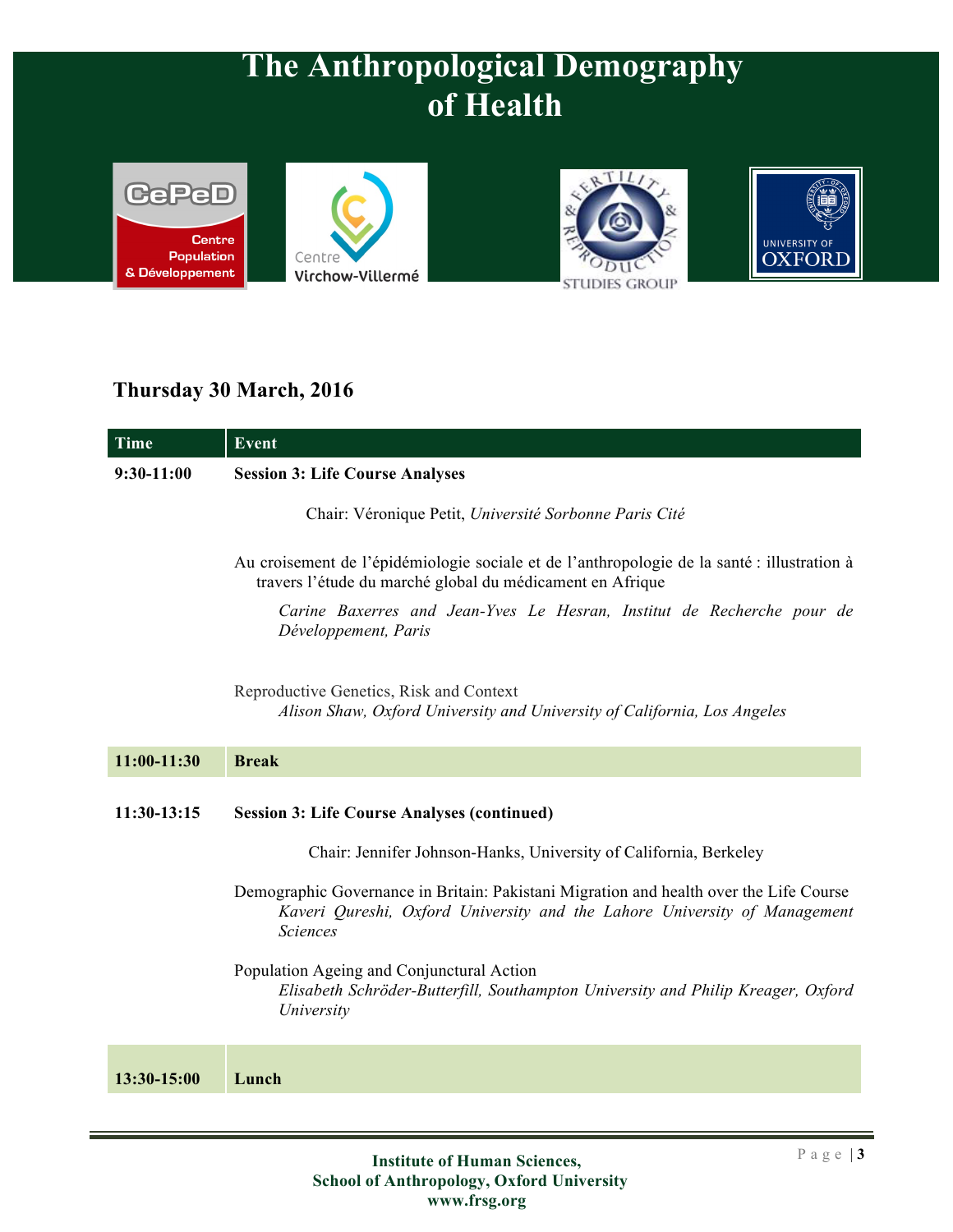







### **15:00-16:30 Session 4: Anthropological Demography, Epidemiology, and Institutional Programmes**

### **Getting Measurement Right**

Chair: Yves Charbit, *Université Sorbonne Paris Cité*

Tensions between Comparability and Meaningful Data *Sara Randall, University College, London*

Making Measure *Jennifer Johnson-Hanks, University of California, Berkeley*

| 16:30-17:00 | <b>Break</b>                                                                                                                             |
|-------------|------------------------------------------------------------------------------------------------------------------------------------------|
| 17:00-18:45 | Anthropological Demography, Epidemiology, and Institutional<br><b>Session</b><br>4:                                                      |
|             | <b>Programmes (continued)</b>                                                                                                            |
|             | <b>Field Research in Conjunction with Institutional Programmes</b>                                                                       |
|             | Chair: Kaveri Qureshi, Oxford University and the Lahore University of<br><b>Management Sciences</b>                                      |
|             | Birth Registration and other Reproduction Perils: Migrant family Experiences in Lombok,<br>Indonesia<br>Leslie Butt, Victoria University |
|             | Verbal Autopsy Interview Standardization Study: Report from the Field                                                                    |
|             | Clarissa Surek-Clark, Departments of Sociology, and Spanish and Portuguese,<br>The Ohio State University                                 |
|             |                                                                                                                                          |

#### **19:30 - Conference Dinner, Somerville**